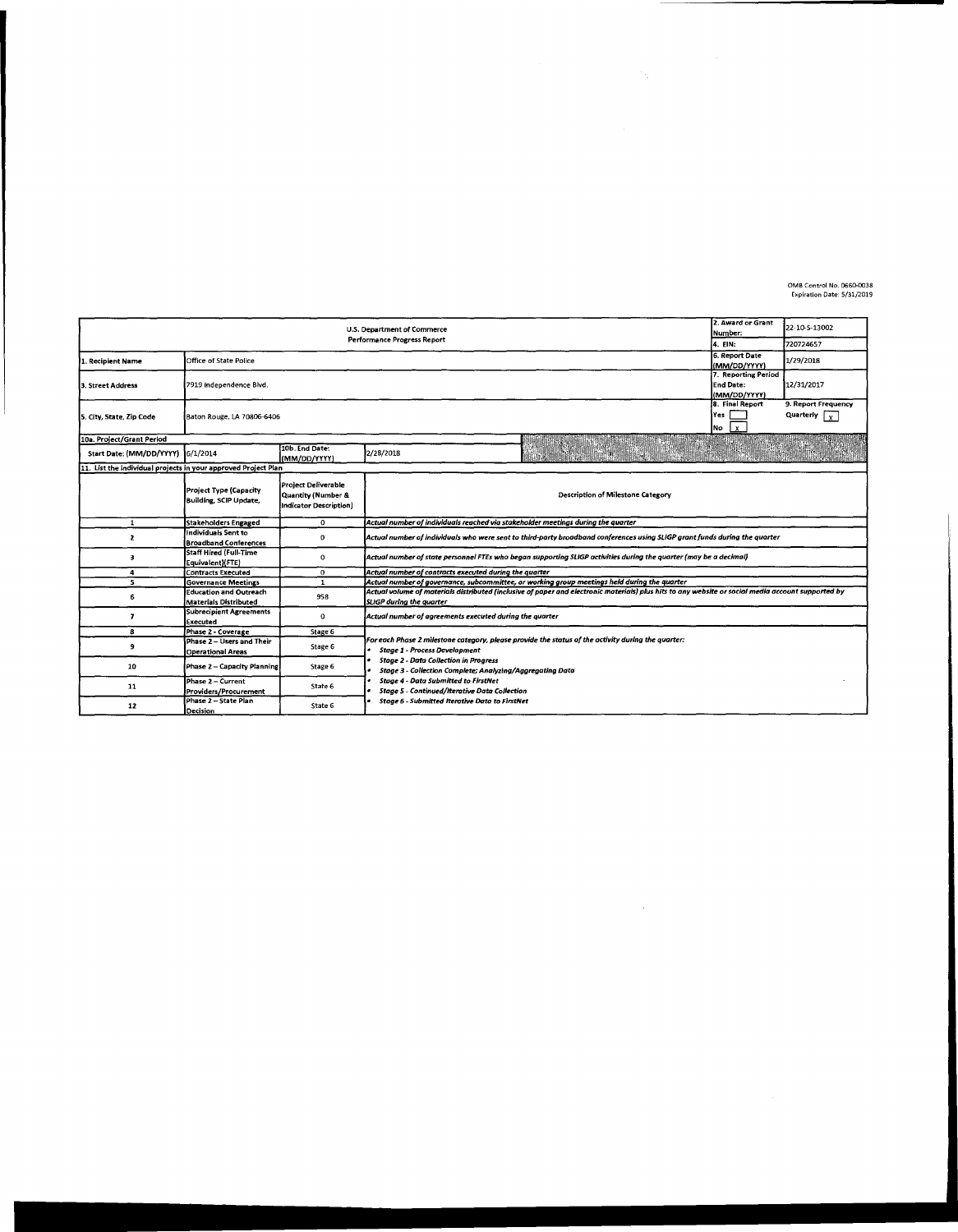0MB Control No. 0660-0038 Expiration Date: 5/31/2019

11a. Describe your progress meeting each major activity/milestone approved in the Baseline Report for this project; any challenges or obstacles encountered and mitigation strategies you have employed; planned major activit next quarter; and any additional project milestones or information. 1. Outreach Attendees: O 2. Out of State/Conference Travel: 0 3. Staff Hires: None. 4. Contract(s) Executed: 0 S. Governance Meetings Held: (1) October 25, 2017 - SIEC, 24-Attendees .<br>6. Outreach: 24 -TOTAL Materials Distributed: 24 - FirstNet presentation packets at SIEC Meeting. Twitter: 586-Total followers. 29 New followers, and 24-Tweets as of December 31, 2017. Website: 910 hits, 739 users, 75.5% from new visitors. 7. Subrecipient Agreements: None. Data has been collected, compiled and submitted via Dropbox 9/30/15. Additional inputs submitted 9/30/16. or comparison contracted, compiled and submitted automatically via CASM and via Dropbox 9/30/15. If the MDST remains active, agencies may continue to submit info and inform the process. Additional inputs submitted 9/30/16. 10. Data has been collected, compiled and submitted automatically via CASM and via Dropbox 9/30/15. If the MDST remains active, agencies may continue to submit info and inform the process. Additional inputs submitted 9/30/ 12. Draft Plan received on 6/19/2017. State plan review and outreach efforts to stakeholders have begun and will be completed by 8/30/2017. Presentation to Governor on 8/28/2017. Oovernor made Opt In decision on 9/27/2017 FirstNet/ATT notified. 11b. If the project team anticipates requesting any changes to the approved Baseline Report in the next quarter, describe those below. Note that any substantive changes to the Baseline Report must be approved by the Depart Commerce before implementation. No substantive changes anticipated. 11c. Provide any other information that would be useful to NTIA as it assesses this project's progress. nce Louisiana opt'd in on September 27, 2017, we have approved an addendum to the State Procurement Contract to allow state and local agencies to use the NASPO contract for FirstNet/ATT. LA FirstNet continues to issues mon newsletters via email and locating on our firstnet.louisiana.gov site.<br>11d. Describe any success stories or best practices you have identified. Please be as specific as possible. Established the state contract addendum within 3 weeks to allow agencies to begin subscribing to FirstNet/ATT Network. 12. Personnel 12a. If the project is not fully staffed, describe how any lack of staffing may impact the project's time line and when the project will be fully staffed. he project is no longer fully staffed due to a recent resignation. Additionally, staff time will be reduced due to lack of work required to continue education and outreach efforts. No effect to the overall project should b 12b. Staffing Table - *Please include all staff that have contributed time to the project. Please do not remove individuals from this table.<br>Job Title FTE% FTE% Project (s) Assigned Change* Technology Consultant 50 Lead and overall technology advisor to all projects. Grant Administrator Lead and overall grant administrator for this grant program. No change Program Manager  $\overline{\mathfrak{o}}$ Lead and overall project implementation and direction. No change Lead and develop and implement outreach and education plans. Coordinate outreach to local and tribal jurisdictions, communicate information to key Vacant Outreach Coordinator  $\mathbf{o}$ stakeholders. Responsible for technology outreach, education and consultation to the state. Consult and assist public safety agencies on their future needs as well as<br>plan guidelines. Participate in SCIP updates on Broadband related ac No change Technology Specialist 50 Responsible for technology outreach, education and consultation to the state. Consult and assist public safety agencies on their future needs as well as No change plan guidelines. Participate in SCIP updates on Broadband related activities. Act in advisory capacity on all technical matters. Technology Specialist  $\mathbf{o}$ Provide grant administrative and coordination support, including completing progress reports, reimbursements and ensuring grant activities are completed No change Grant Coordinator  $\Omega$ on time. Provide oversight for the SLIGP grant, ensuring that all activities are completed on time and within budget. The SWIC will be the primary point of contact Statewide Interoperability frovide oversignt for the SLIGP grant, ensuring that all activities are completed on time and ensure the SCIP is updated. No change the SCIP is updated.

Coordinator (SWIC)

 $\mathbf{o}$